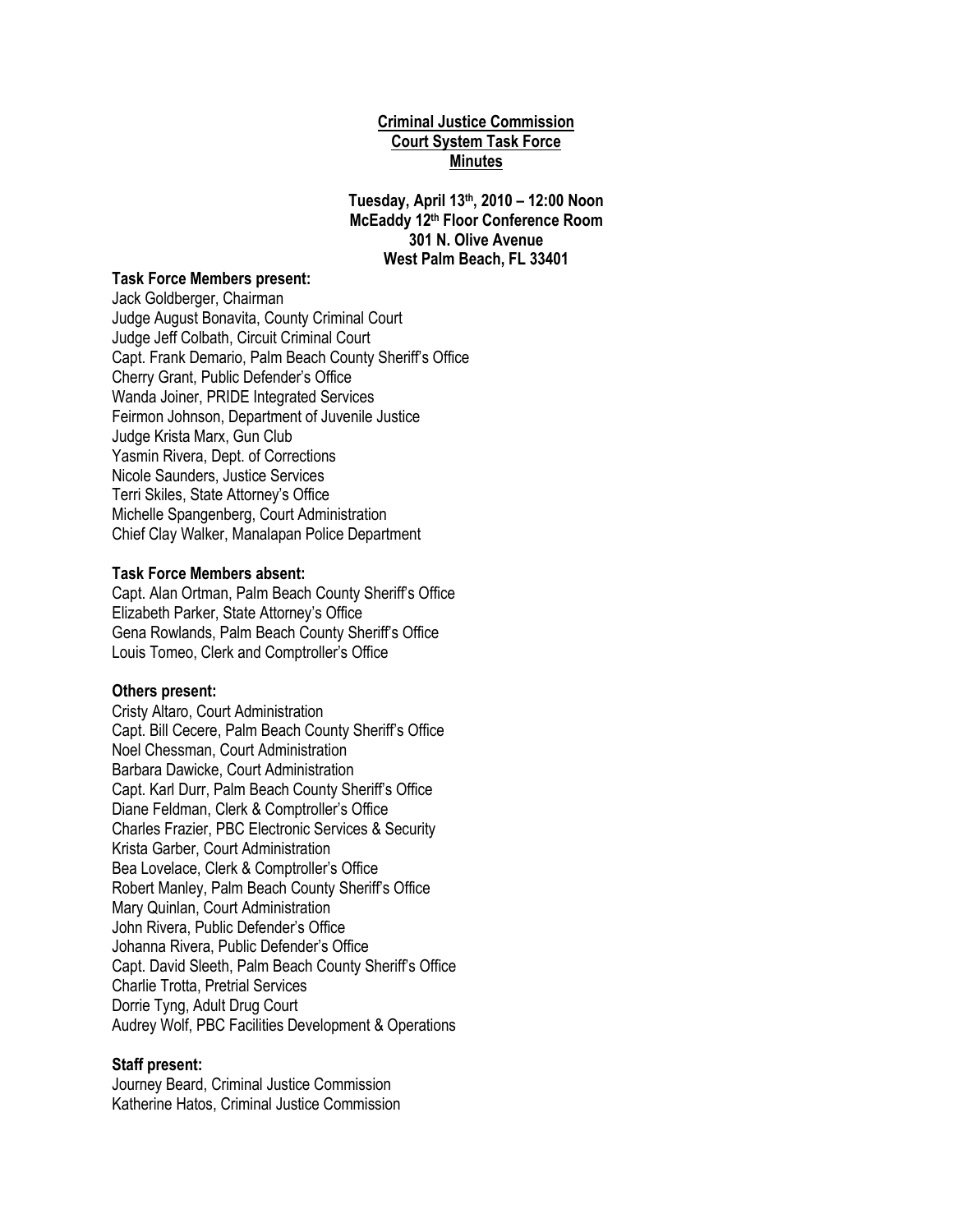Mike Rodriguez, Criminal Justice Commission Becky Walker, Criminal Justice Commission

# **1. Welcome**

Chair Jack Goldberger called the meeting to order, and welcomed members and guests.

# **2. Roll Call & Introduction of Guests**

Attendees introduced themselves in lieu of roll call.

# **3. Approval and/or Additions to the Draft Agenda**

The draft meeting Agenda was approved without amendments.

#### **4. Approval Draft Minutes**

The minutes for the February 9<sup>th</sup>, 2010, meeting were approved.

# **5. Chairman's Comments**

**Educational Field Trip**: Task Force members are invited to participate on a tour of the PBC Medical Examiner"s Office. Members will be provided an educational presentation on the role and responsibilities of the M.E."s Office, learn about jurisdictional issues, and observe an autopsy. Journey Beard, CJC, will coordinate the educational field trip and will contact members to schedule dates.

#### **6. New Business**

**A.** Pain Clinics & Prescription Drug Monitoring Program: Capt. Karl Durr, PBC Sheriff's Office, talked about the members of their Diversion (of pharmaceuticals) Task Force, showed surveillance video of patrons who were "doctor shopping" at local pain clinics, armed security guards in the parking lots, and license plates from out-of-state vehicles streaming into the pain clinic. The most common prescription drugs being purchased were oxycodone, xanax, and methadone, i.e., the "cocktail". Not surprisingly, prescription drug overdoses in PBC have dramatically risen, and are expected to reach 400 in 2010. The minimum salary for doctors being employed at these pain clinics averages \$850,000 per year, and they are typically writing pain medicine prescriptions for approximately 300 patients per day. Employment advertisements for the pain clinics have been found on craigslist. Journey Beard, CJC, has spoken with PBC Code Enforcement officers, and had photographs of portable MRI trailers parked behind a Riviera Beach strip club. Patrons awaiting entry into the strip club can receive phony MRI findings that support a pain medication prescription. Also, law enforcement agencies located along I-75 in southern Kentucky have been contacted, and have stated that 80-90% of their arrests are for prescription drug offenses. It is not unusual for out-of-state patrons to drive to PBC to buy the drugs for \$5 per pill at the pain clinics and then travel back to Kentucky in order to sell them for \$80-100 per pill.

Capt. Durr discussed that Florida is now considered the source supply state for oxycodone. Local, state, and federal agencies have been working collaboratively to address this problem. Lastly, Capt. Durr said unscrupulous pain clinics have been completing a 4-hour DataWave online course to become a rehabilitation facility, and this acts as a shield by requiring law enforcement to obtain a court order in order to investigate them. There was a discussion about the 2009 Broward County Grand Jury report and its recommendations, and Judge Marx remarked about the rising incidence of oxycodone being found in Drug Court urinanalysis test results and usage trends observed in PBC Adult Drug Court, as well as the financial impact on criminal justice system of prescription drug abuse.

**Prescription Drug Monitoring Program (PDMP)**: Capt. Durr described a PDMP as a statewide electronic database that would collect and monitor prescription drug data dispensed within the state. In 2009, a FL law was passed to create a PDMP, and it is to be established by Dec., 2010. Unfortunately, there was no funding provided in the legislation. Capt. Durr commented on a disreputable Delray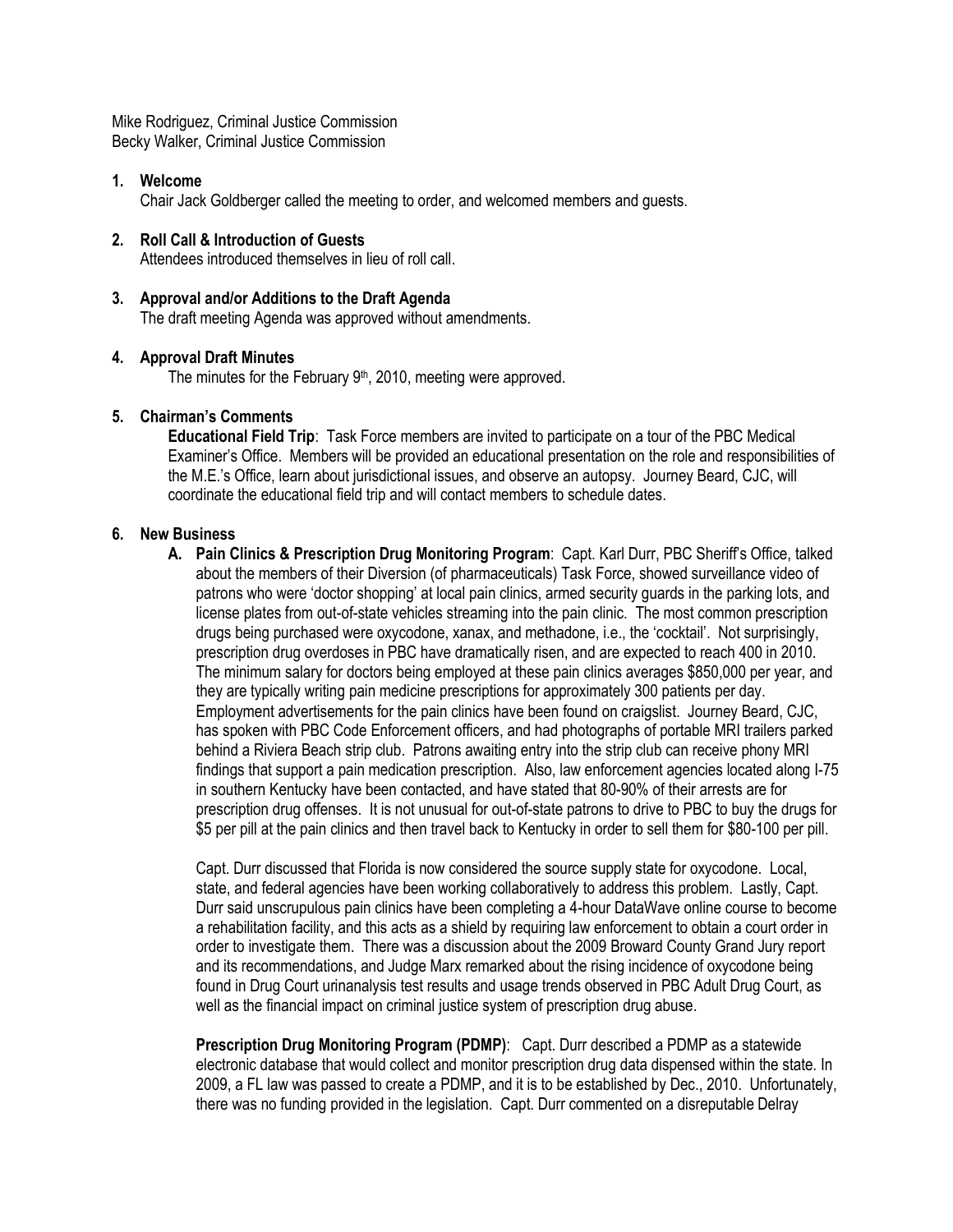Beach doctor who had ordered thousands of oxycodone pills from a distributor, yet the doctor had no distribution license through the Dept. of Health. There is currently no law or regulation requiring a distributor to verify the existence of a physician"s distribution license.

B. **Direct Files for Adult Prosecution of Juveniles:** Feirmon Johnson, FL Dept. of Juvenile Justice, raised three issue of concern surrounding juveniles. The first issue raised questions about the low number of juveniles participating in delinquency drug court, and whether there was a problem getting cases referred into the program, and the usage of home detention placements. Mr. Johnson talked about the eligibility criteria for delinquency drug court, and questioned whether the Task Force could assist with criteria and whether it could be expanded in order for additional youth to receive these valuable services.

The second issue involved home detention placement which occurs when a youth is allowed to go home instead of being held in a secure detention facility. However, eight years ago, DJJ sustained budget cuts that no longer could fund home detention and there are very few DJJ probation officers and no funding available to monitor these juveniles. The result is relying on self-reporting by the youth"s parent, and that rarely occurs except in extreme situations. Mr. Johnson asked the CSTF to examine the laws as well as policies and procedures in order to develop a better system that might better benefit PBC.

The third issue involved the direct filing of juvenile cases for adult prosecution. Mr. Johnson mentioned the nine factors the State Attorney"s Office (SAO) may use to determine whether to direct file a juvenile case. He commented on the number of juveniles currently housed in the adult jail awaiting prosecution in adult court. Chair Goldberger asked that Lynn Powell, SAO, be asked to attend the May meeting in order to educate CSTF members regarding the policies and decision-making process surrounding which juvenile cases are selected to be direct filed as well as the frequency of these filings.

**C. Courthouse Facilities, Remodeling, Expansion, and Video Projects:** Audrey Wolf, Facilities Development & Operations, spoke with members about several new projects currently underway.

West County Jail & Courthouse Expansion (the 1<sup>st</sup> phase of the project) – the expansion is scheduled to be completed by Dec., 2010, with a move-in date of Jan. , 2011. All of the inmates currently housed at the stockade will be relocated to West County. Coupled with the expansion is a new sub-station facility, law enforcement districts 5,11,12, 13 will move into the new facility. In 2011, the West County Courthouse will be substantially renovated and expanded, and is estimated to be a 10-month process. The SAO and PD"s Offices will be housed in the courthouse. While the renovation process is on-going in 2011, there will be a lot of video conference appearances and efforts to reduce inmate transportation to the main courthouse as much as possible.

**Video Visitation** - Two projects being worked on in conjunction with the video visitation project – increasing access to professionals to take care of visits and expanding video court.

> i. **Professional visits** – Professional kiosks will be located inside the stockade and West County Courthouse. The initial planning consultants suggested that three kiosks should be used, three rooms located on the 4<sup>th</sup> floor of the courthouse, and available on Mon, Wed, and Thurs afternoon. Due to five years having elapsed since the initial planning of these kiosks, Ms. Wolf asked for a working group to assist with the functionality and planning of these kiosks - # of rooms needed, placement of rooms, most efficient usage of rooms, amount of rooms needed, and amount of time rooms should be available. Three reasons discussed to locate kiosks inside the courthouse were (1) increase access to inmates – can schedule visit while individual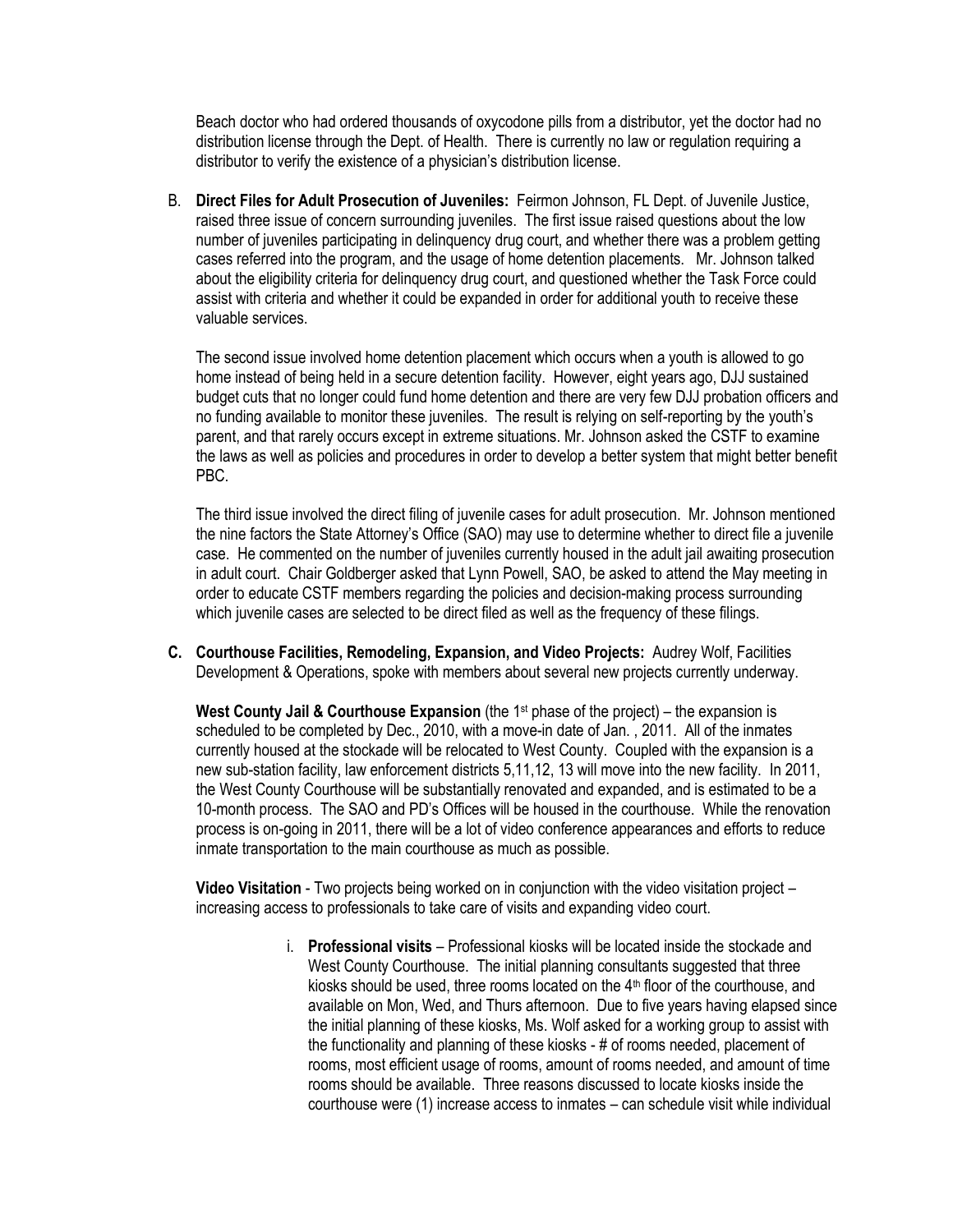is at the courthouse, (2) provide additional private rooms, in the event judge directs attorney to confer privately with inmate, and (3) miscellaneous uses.

**ii. Personal Visits** – all personal visits will occur via video, and will occur at two public visitation sites. The Stockade and the West County Courthouse.

Inmates are going to be assigned to a detention facility based upon classification rather than geographic location where they were arrested.

As major court-related changes are being planned, a Subcommittee was formed to offer input into the planning stages of the above projects. Subcommittee members will include a judge, PD, private criminal defense attorney, SAO, Court Administration, and PBSO. A Subcommittee meeting will be held prior to the next CSTF meeting.

Charles Frazier, Director of Electronic Services and Security, explained the video visitation system. The stations will be available at the public visitation sites, and will be a video conferencing unit – a monitor, camera, microphone, and speakers. The real brain of the system will be a server which interfaces with the jail management system, is a "smart system", and identifies the location of the inmate as well as the professional or personal visit and where it is going to occur. The individual will log on to the internet through a portal and can schedule a visit by examining the availability of the inmate. The technical portions are being worked through, and the timing for professional visits has not yet been determined.

The video court and video conferencing project is already underway, and logistical concerns as well as operational details are being resolved. The goal of the video court pilot project, and will use Judge Colbath"s courtroom, and room construction is currently underway at the main detention center. The project infrastructure will be in place by June, and a limited number of trials will occur by July.

**Stockade Redevelopment Project** – due to the jail population holding steady, this project has been suspended, and the earliest starting time had been projected for FY 2012. It would require a relocation of the Gun Club court to the Stockade court because it moves with the booking facility. If future jail populations increase, this redevelopment project will be re-instituted. The inmates will be housed at Gun Club and West County Jail – the Stockade will not be used. Operating costs will be reduced and no additional PBSO or county staffing is required. To avoid a potential consent order or jail overcrowding issue, the design for the Stockade will be completed now. As a Phase 4 of the West County expansion project, all Stockade buildings that will not be reused in the future development will be demolished, and the utilities will be separated in order that access to the remaining buildings that will remain if future jail populations increase. The remaining buildings will include 430 beds, and will allow for sufficient time for construction of the Stockade Redevelopment.

**Private Entrance for Attorneys at Main Courthouse** – there are logistical, perception liability, possible discriminatory practices, security, and staffing issues that would have to be worked out in order to provide a screening station. Discussions will continue.

- D. **Truancy Court:** Mary Quinlan and Cristy Altaro, Court Administration, commented on the concept of a truancy court that is being preliminarily discussed. There have been meetings with the PBC School District, and would include K-4<sup>th</sup> grades. It could impact @ 60 families per year.
- **E. Legislative Update:** Journey Beard, CJC, updated members on several criminal justice-related bills regarding pain clinics, sexting, and potential Clerk & Comptroller budget cuts. Charlie Trotta, Pretrial Services, explained proposed legislation that would negatively impact pretrial release programs. In particular, legislation would prohibit supervised release for various defendants that currently are eligible for bond. These bills will continue to be tracked during the legislative session that ends April 30<sup>th</sup>.